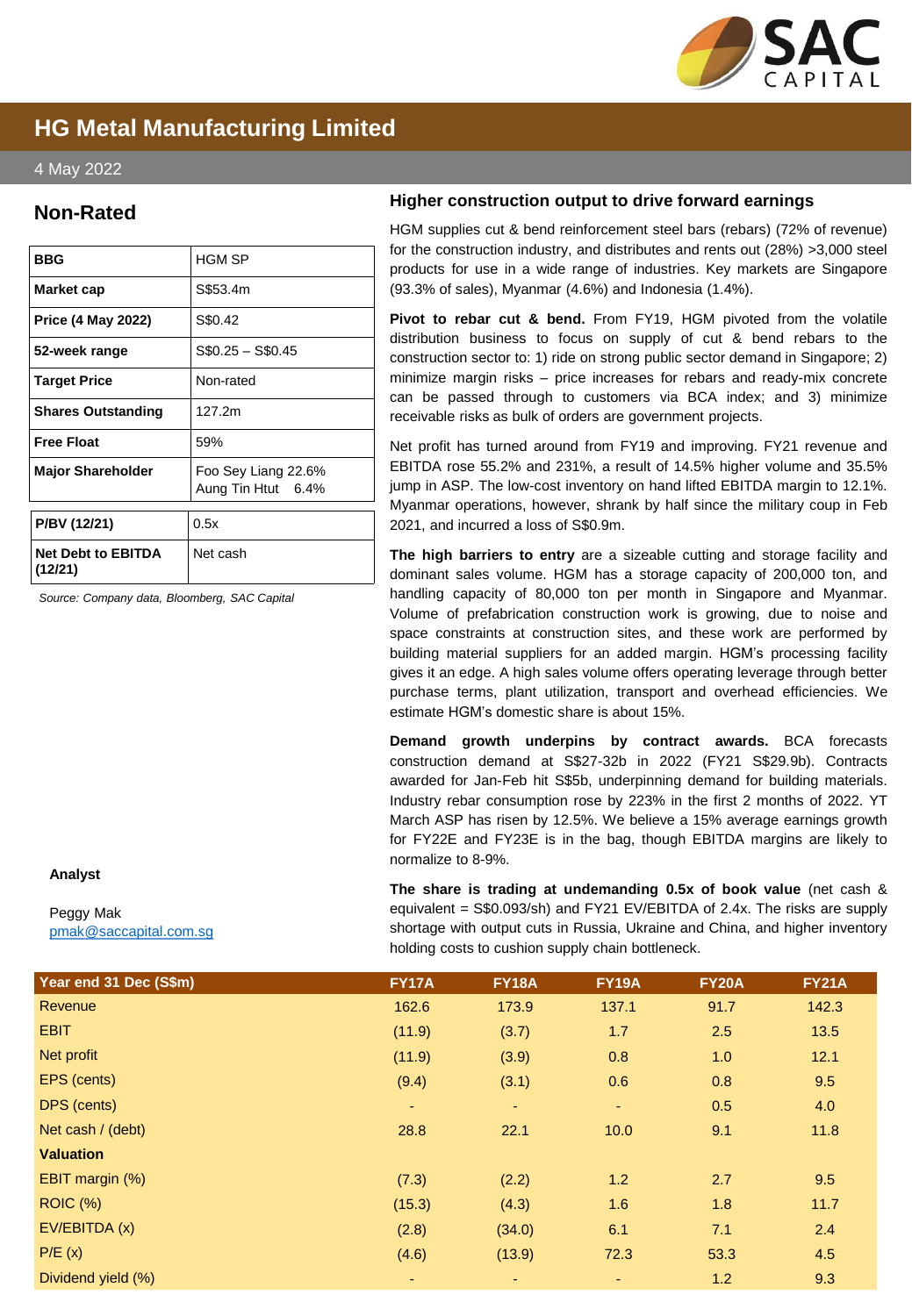

1,291

838







The share of rebar business has grown to 72% in FY21. This has also lifted EBITDA margin to 12.1%.

We estimate it has a domestic share of 15% of the rebar market.

128 600.0 700.0 800.0 900.0 1,000.0 1,100.0 1,200.0 1,300.0 20181 AJ O2019 J AJ  $\sqrt{2}$ ARebar price Price (\$/ton) - We wav (RHS)



1 O 221  $\sim$  J  $\frac{1}{2}22$ 

Rebar volume and prices are rising with strong underlying construction demand and supply chain bottleneck.

-20.0% -10.0% 0.0% 10.0% 20.0% 30.0% 40.0% 50.0% 60.0%

> **Contracts** awarded will translate into progress payments in 12 to 24 months.

### FY19 FY20 FY21 2M21 2M22 5,000 10,000 15,000 20,000 25,000 30,000 35,000 40,000 45,000 Contracts awarded & progress payments (S\$m)

2012 2013 2014 2015 2016 2017 2018 2019 2020 2021 2022P

Contracts awarded **II** Progress payments

897

Singapore rebar volume ('000 ton)

40



## **Peer comparison**

0

|                 | Mkt cap | Revenue | <b>EBITDA</b> | Net profit | Net margin | PE                           | P/B | EV/EBITDA | <b>ROIC</b> | <b>ROE</b> | <b>ROA</b> |
|-----------------|---------|---------|---------------|------------|------------|------------------------------|-----|-----------|-------------|------------|------------|
|                 | S\$m    | S\$m    | S\$m          | S\$m       | S\$m       | $\checkmark$<br>$\mathbf{v}$ |     |           |             | %          | %          |
| <b>HG Metal</b> | 53.4    | 142.3   | 17.2          | 12.1       | 8.5%       | $\sim$ $\sim$<br>6.6         | 0.5 | 2.4       | 12.0%       | 10.9%      | 10.0%      |
| <b>BRC</b> Asia | 450.0   | 1,168.6 | 81.8          | 47.0       | 4.8%       | 9.6                          | ر.⊾ | 9.8       | 15.6%       | 15.6%      | 9.2%       |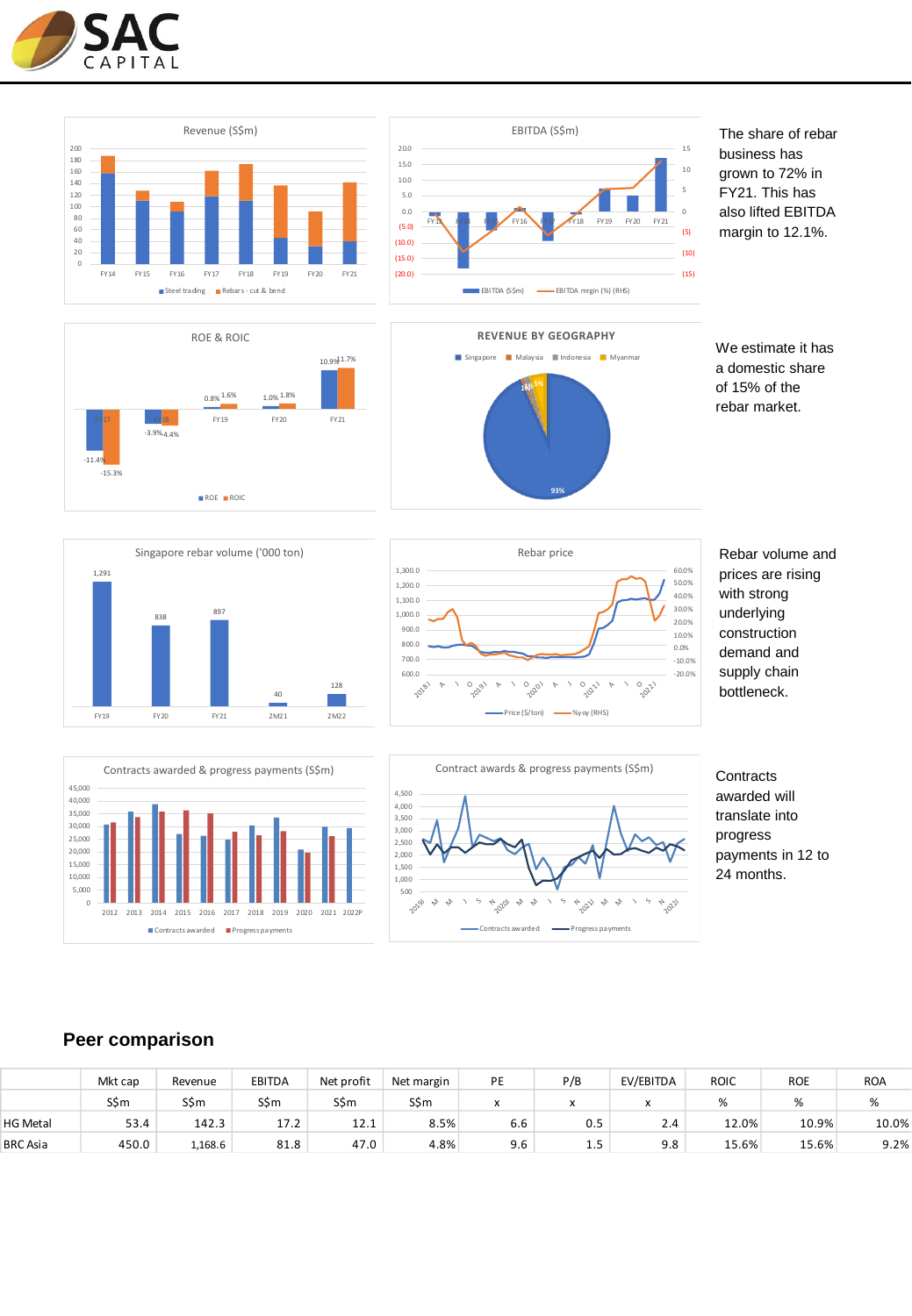

## **Income Statement**

| <b>YE 31 Dec (S\$m)</b> | <b>FY18A</b> | <b>FY19A</b> | <b>FY20A</b> | <b>FY21A</b> |
|-------------------------|--------------|--------------|--------------|--------------|
| Revenue                 | 173.9        | 137.1        | 91.7         | 142.3        |
| Cost of sales           | (164.1)      | (123.8)      | (80.6)       | (113.1)      |
| Gross profit            | 9.9          | 13.3         | 11.1         | 29.2         |
| Other income            | 6.8          | 4.9          | 3.4          | 3.1          |
| Government grant        |              |              | 1.2          | 0.4          |
| Selling/distribution    | (0.7)        | (0.6)        | (0.6)        | (0.4)        |
| Admin expense           | (9.1)        | (9.6)        | (8.7)        | (11.2)       |
| Other expenses          | (7.9)        | (0.6)        | (0.1)        | (3.5)        |
| <b>EBITDA</b>           | (1.0)        | 7.4          | 6.4          | 17.6         |
| Depreciation            | (2.8)        | (5.7)        | (3.9)        | (4.1)        |
| <b>EBIT</b>             | (3.7)        | 1.7          | 2.5          | 13.5         |
| Finance costs           | (0.2)        | (0.9)        | (1.1)        | (1.1)        |
| Pretax profit           | (3.9)        | 0.8          | 1.4          | 12.4         |
| Tax expense             | (0.0)        | (0.0)        | (0.0)        | (1.3)        |
| Minority interests      | (0.0)        | (0.0)        | (0.3)        | 0.9          |
| Net profit              | (3.9)        | 0.8          | 1.0          | 12.1         |

# **Balance Sheet Ratios Ratios**

| <b>YE 31 Dec (S\$m)</b>        | <b>FY18A</b> | <b>FY19A</b> | <b>FY20A</b> | <b>FY21A</b> |
|--------------------------------|--------------|--------------|--------------|--------------|
| Assets                         |              |              |              |              |
| PPF                            | 22.9         | 32.2         | 34.0         | 31.9         |
| ROU assets                     |              | 11.3         | 11.2         | 11.5         |
| Intangible assets              | 0.0          | 0.1          | 0.1          | 0.3          |
| Other non-current assets       | 13.9         | 10.4         | 3.8          | 7.6          |
| <b>Non-current assets</b>      | 36.8         | 54.0         | 49.1         | 51.3         |
| Cash                           | 15.4         | 22.9         | 19.5         | 27.9         |
| Trade receivables              | 51.2         | 49.3         | 37.7         | 37.5         |
| Inventories                    | 30.9         | 43.1         | 28.1         | 45.8         |
| Other current assets           | 10.2         | 3.6          | 12.7         | 9.5          |
| <b>Current assets</b>          | 107.7        | 118.9        | 98.0         | 120.7        |
| <b>Total assets</b>            | 144.5        | 172.8        | 147.1        | 171.9        |
| Liabilities                    |              |              |              |              |
| Bank loans                     | (3.4)        | (19.8)       | (2.7)        | (9.9)        |
| Trade payables                 | (35.5)       | (36.0)       | (13.2)       | (21.5)       |
| Lease liabilities              |              | (1.3)        | (1.0)        | (1.0)        |
| Income tax payable             | (0.0)        | (0.0)        | (0.0)        | (0.8)        |
| Other current liabilities      | (1.5)        | (0.9)        | (0.2)        | (0.1)        |
| <b>Current liabilities</b>     | (40.4)       | (58.0)       | (17.1)       | (33.3)       |
| Bank loans                     |              | (3.2)        | (17.2)       | (15.0)       |
| Lease liabilities              |              | (7.8)        | (7.1)        | (6.3)        |
| Other payables                 | (1.2)        | (1.2)        | (1.8)        | (3.2)        |
| <b>Non-current liabilities</b> | (1.2)        | (12.2)       | (26.1)       | (24.5)       |
| <b>Net assets</b>              | 102.9        | 102.7        | 103.8        | 114.1        |
| Equity                         |              |              |              |              |
| Share capital                  | 70.5         | 70.5         | 70.5         | 70.5         |
| Other reserves                 | 29.7         | 28.2         | 29.2         | 40.2         |
|                                | 100.2        | 98.7         | 99.7         | 110.7        |
| Minority interests             | 2.7          | 3.9          | 42           | 3.3          |
| <b>Total equity</b>            | 102.9        | 102.7        | 103.8        | 114.1        |

# **Cash Flow**

| <b>YE 31 Dec (S\$m)</b>     | <b>FY18A</b> | <b>FY19A</b> | <b>FY20A</b> | <b>FY21A</b> |
|-----------------------------|--------------|--------------|--------------|--------------|
| Pretax profit               | (3.9)        | 0.8          | 1.4          | 12.4         |
| Depreciation & amortisation | 2.8          | 5.7          | 3.9          | 4.1          |
| Net finance expense         | (0.2)        | 0.5          | 0.7          | 0.9          |
| Non-fund items              | 0.3          | (0.8)        | 0.3          | 2.7          |
| Working capital changes     | (12.9)       | (10.0)       | 8.2          | (11.7)       |
| Interest paid               | 0.1          | (0.5)        | (0.7)        | (0.6)        |
| Dividend from associates    |              |              |              |              |
| Tax paid                    | (0.0)        | (0.0)        | (0.0)        | (0.0)        |
| Operating cash flow         | (13.8)       | (4.3)        | 13.9         | 7.8          |
| Capex                       | (4.5)        | (10.4)       | (10.3)       | (2.4)        |
| Net investments             | (0.1)        |              |              |              |
| Fixed assets disposal       | 0.2          |              | 0.4          | 0.8          |
| Others                      | (0.1)        | 6.9          | (3.1)        | (0.8)        |
| Free cash flow              | (18.2)       | (7.9)        | 1.0          | 5.4          |
| Dividend paid               |              |              |              | (0.6)        |
| <b>Borrowings</b>           | 3.3          | 14.6         | (4.3)        | 3.9          |
| Equity                      | 1.5          | 0.8          |              | (0.4)        |
| Net change                  | (13.3)       | 7.5          | (3.4)        | 8.2          |

| <b>YE 31 Dec (S\$m)</b>      | <b>FY18A</b> | <b>FY19A</b> | <b>FY20A</b> | <b>FY21A</b> |
|------------------------------|--------------|--------------|--------------|--------------|
| Profitability (%)            |              |              |              |              |
| Gross margin                 | 5.7          | 9.7          | 12.1         | 20.5         |
| <b>EBIT</b> margin           | (2.2)        | 1.2          | 2.7          | 9.5          |
| Liquidity (x)                |              |              |              |              |
| Current ratio                | 2.7          | 2.0          | 5.7          | 3.6          |
| Net Debt/EBITDA              | Net cash     | Net cash     | Net cash     | Net cash     |
| Interest coverage ratio      | (5.8)        | 8.3          | 5.8          | 16.5         |
| Net Debt to Equity           | Net cash     | Net cash     | Net cash     | Net cash     |
| Valuation (x)                |              |              |              |              |
| P/E                          | (13.9)       | 72.3         | 53.3         | 4.5          |
| P/B                          | 0.5          | 0.5          | 0.5          | 0.5          |
| EV/EBITDA                    | (34.0)       | 6.1          | 7.1          | 2.4          |
| <b>Cash Conversion Cycle</b> |              |              |              |              |
| Trade receivable days        | 107.4        | 131.2        | 150.0        | 96.2         |
| Inventory days               | 68.7         | 126.9        | 127.5        | 147.7        |
| Trade payable days           | 78.9         | 106.3        | 60.0         | 69.4         |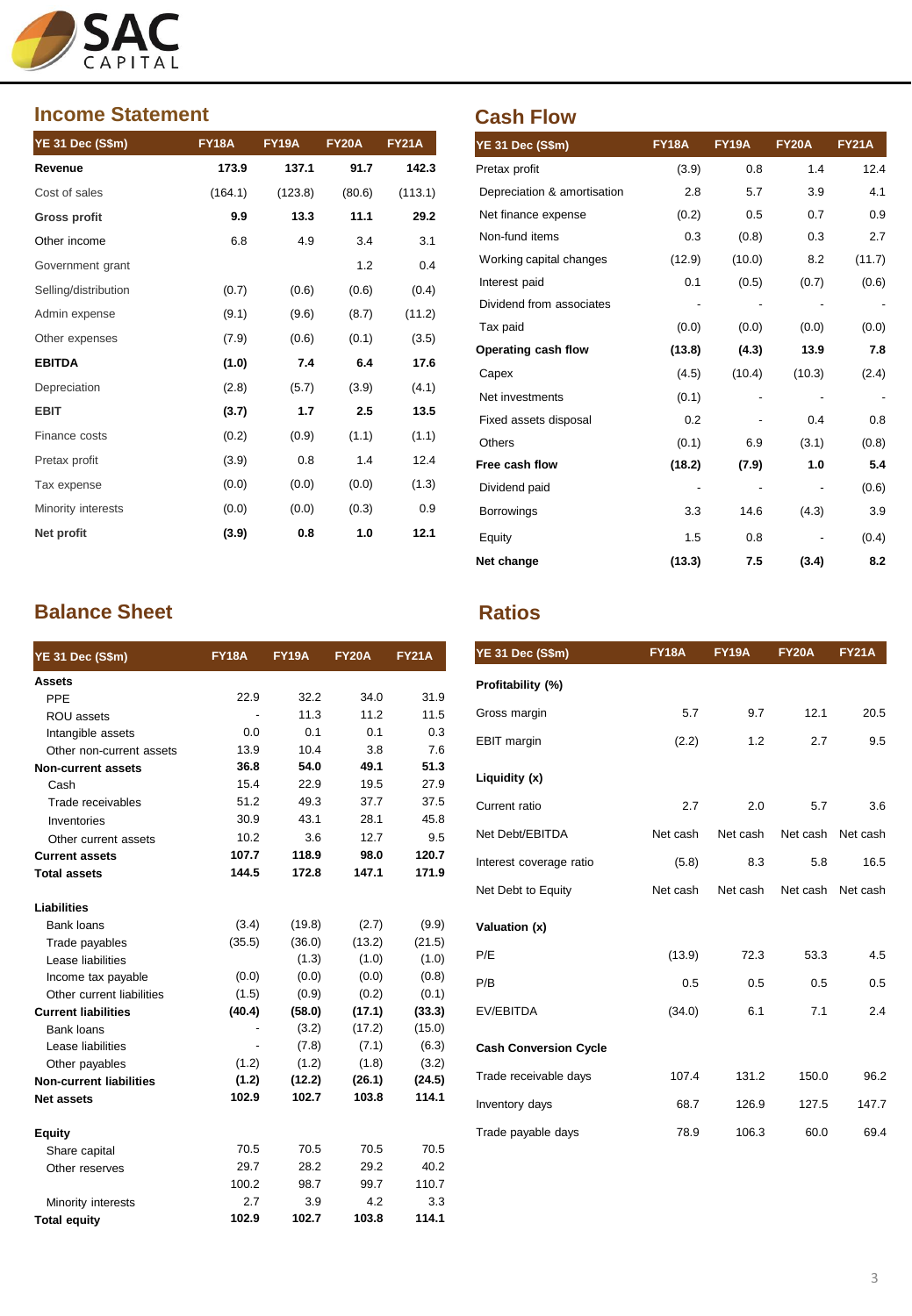

#### **DISCLAIMERS AND DISCLOSURES**

This report has been prepared and distributed by SAC Capital Private Limited ("**SAC Capital**") which is a holder of a capital markets services licence and an exempt financial adviser in Singapore.

This report has been prepared for the purpose of general circulation, we have not had regard to the specific investment objectives, financial situation, tax position or unique needs and constraints of any individual person or any specific group of persons and does not purport to be comprehensive or contain all necessary information which a prospective investor may require in arriving at an investment decision. Any prospective purchaser should make his own investigation of the securities and all information provided. Advice should be sought from a financial adviser regarding suitability, taking into account the specific investment objectives, financial situation or particular needs of the person in receipt of the recommendation, before a commitment to purchase is entered into.

This report does not constitute or form part of any offer or solicitation of any offer to buy or sell any securities. This report is confidential and the information in this report shall not be copied or reproduced in part or in whole, and save for the recipient of this report, shall not be disclosed to any other person without the prior written consent of SAC Capital. The distribution of this report outside the jurisdiction of Singapore is also strictly prohibited.

Whereas SAC Capital has not independently verified all the information set out in this report, all reasonable care and effort has been taken to ensure that the facts stated herein are accurate, this report might contain certain forward looking statements and forward looking financial information which are based on certain assumptions and involve known and unknown risks, uncertainties and other factors which may cause the actual results or performance of the subject company to be materially different from those expressed herein. Predictions, projections or forecasts of the economy or market trends are not indicative of the future performance of the subject company. The inclusion of such statements and information should not be regarded as a representation, warranty or prediction with respect to the accuracy of the underlying assumptions of the subject company or that the forecast results will or are likely to be achieved.

Our opinion and facts set out in this report are based on the market, economic, industry and other applicable conditions prevailing as at the date of the preparation of this report. Such conditions may change significantly over a relatively short period of time and we assume no responsibility to update, revise or reaffirm our opinion in light of any development subsequent to the publication of this report, that may or may not have affected our opinion contained herein.

This report contains forward-looking statement which are based on assumptions or forecasts and are subject to uncertainties which may result in the actual result or performance to be materially different from the opinion or facts set out herein. Caution should be exercised in placing undue reliance on such statements. such assumptions or forecasts may change over a relatively short period of time and we assume no responsibility to update, revise or reaffirm our opinion in light of any development subsequent to the publication of this report.

No representation or warranty, expressed or implied, is made and no responsibility is accepted by the company, SAC Capital, or any of their affiliates, advisers or representatives as to the fairness, accuracy, completeness or adequacy of such information or facts, in this report or any other written or oral information made available to any interested party or its advisers and any liability therefore is hereby expressly disclaimed.

SAC Capital and its associates, directors, and/or employees may have positions in the securities covered in the report and may also perform or seek to perform other corporate finance and/or capital markets related services for the company whose securities are covered in the report. SAC Capital and its related companies may from time to time perform advisory services or solicit such advisory services from the entity mentioned in this report ("**Other Services**"). This report is therefore classified as a non-independent report. However, the research professionals involved in the preparation of this report are independent of those possible or actual business relationships as they have not and will not participate in the solicitation or provision of such business.

As at the date of this report, SAC Capital does not have proprietary positions or interests in the subject company, except for:

| <b>Party</b> | <b>Quantum of position</b> |
|--------------|----------------------------|
| Nil          | Nil                        |

As at the date of this report, SAC Capital, has had business relations with the subject company within the past 12 months, as disclosed hereunder:

| <b>Nature of Business Relation</b> | <b>Date of Business Relation</b> |
|------------------------------------|----------------------------------|
| Nil                                | Nil                              |